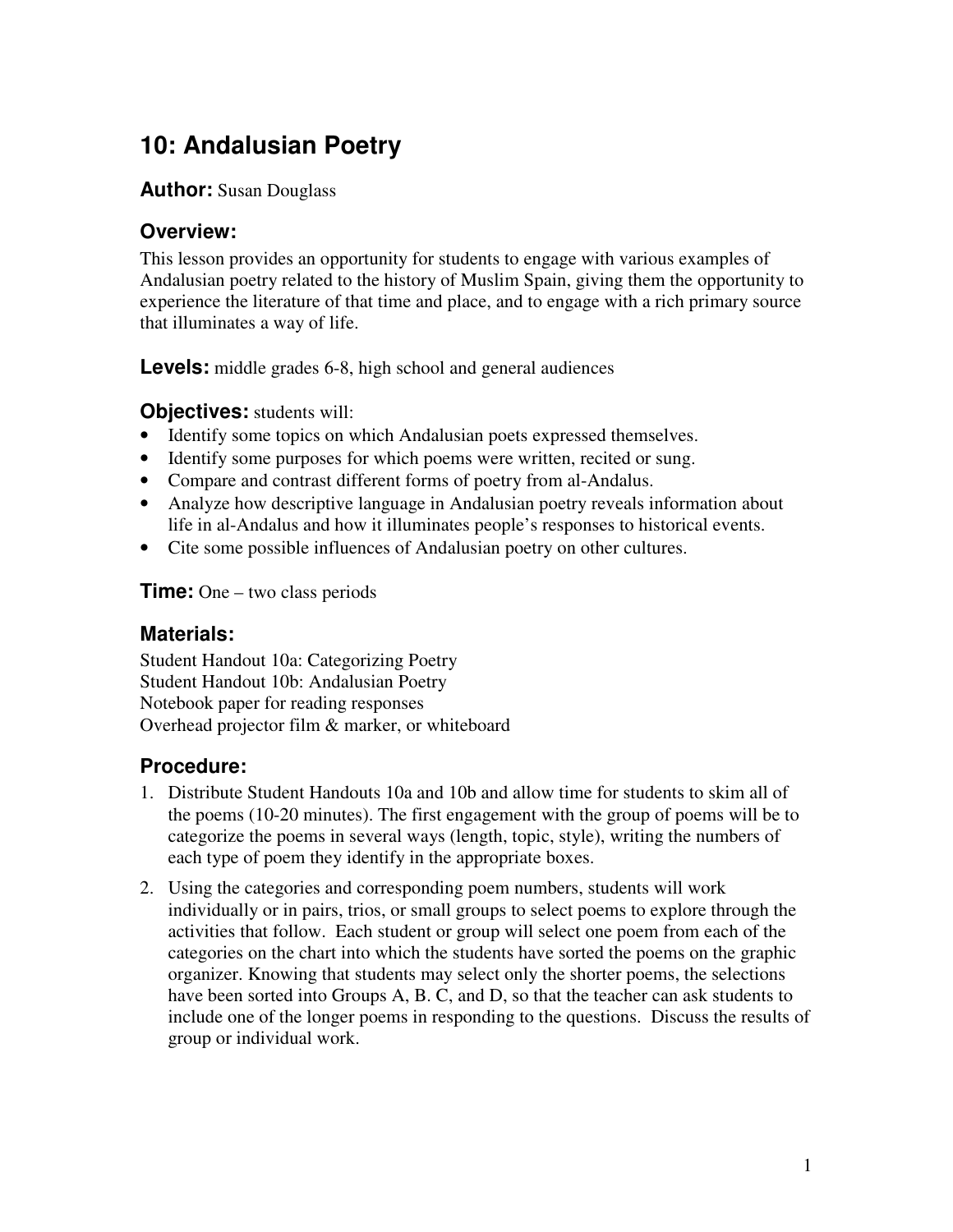3. Finally, following the directions on the student worksheet, assign students as homework or classwork to try their own hand at a poem similar to those they have studied. Spend a class session on a Poetry Jam, in which students share their poems.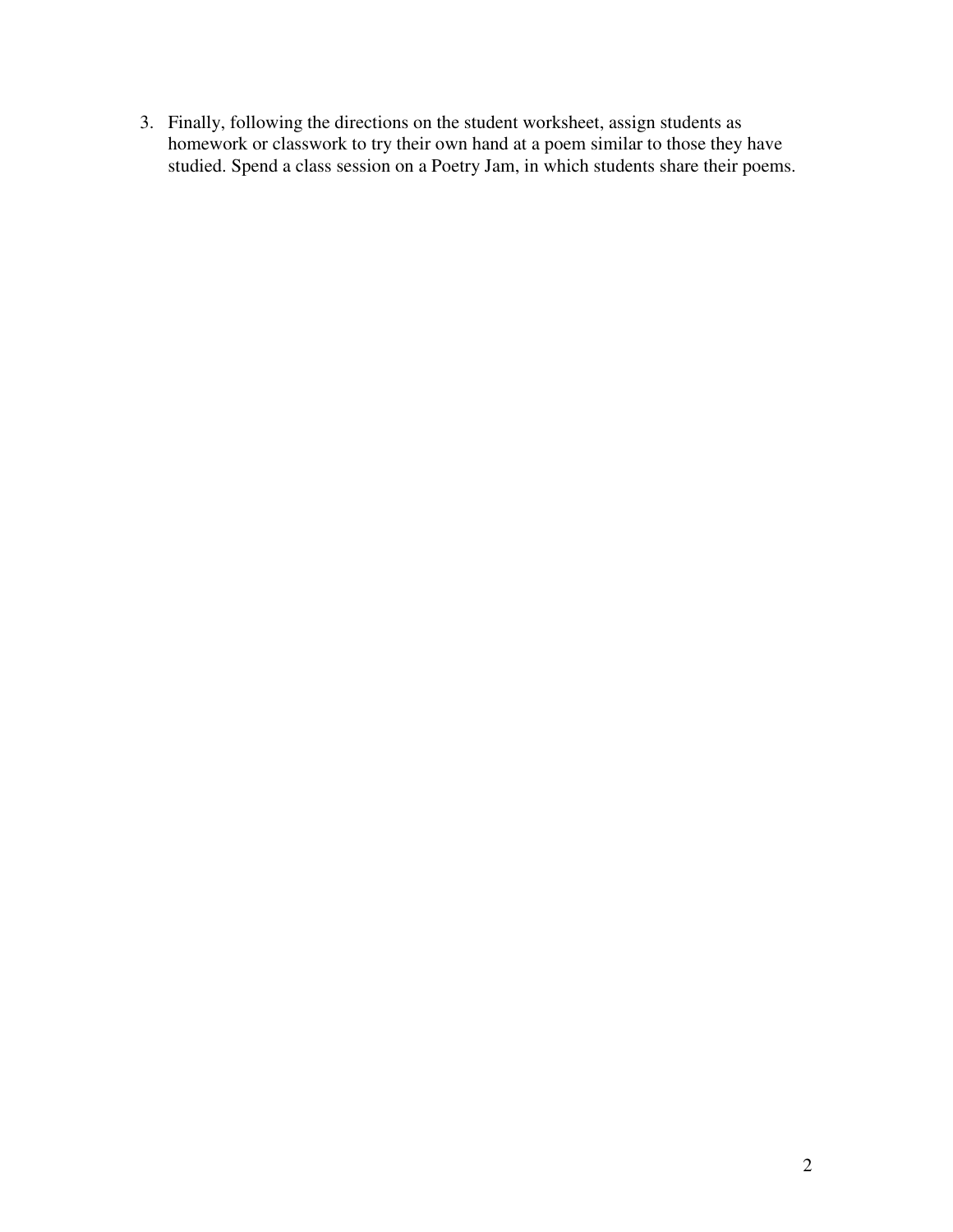### **Student Handout 10a: Categorizing and Exploring Poems**

Directions:

- 1. Skim through the group of poems in the Andalusian Poetry handout in 15 minutes or so. You are not reading them through, but taking a quick look at their characteristics on the chart below.
- 2. Write the numbers (#) of the poems that fit that category in the corresponding boxes in the chart below. Poems may fit in more than one. After you are finished, you will use these categories and your selections to explore some examples of Andalusian poetry in depth.
- 3. Choose one poem from each category, and answer the questions about that category in the blank forms. Be sure also to choose at least one longer poem. Be ready to share your answers and ideas with the class.
- 4. Poetry Jam: Try your own hand at writing a 5-line or 10-line poem (or longer if you feel like it!) on one of the topics or goals below. Try to model your poem on one of the poems you have studied. When you are finished, share with the class. If you want to recite it as a song, or with rhythmic accompaniment, that will be even better.

| Characterístics                         | Poem Numbers     | Poem Numbers      | Poem Numbers                                    | Poem         | Poem        |
|-----------------------------------------|------------------|-------------------|-------------------------------------------------|--------------|-------------|
|                                         |                  |                   |                                                 | Numbers      | Numbers     |
| What is the topic of<br>the poem?       | daily life       | historical events | relígious ideas                                 | about people | Long poems  |
| Goal: What is the<br>poet trying to do? | describe a scene | tell a story      | bríng out<br>strong feelings<br>in the audience | give advice  | short poems |

#### **Daily life poems**

- 1. What human activity or activities are described? Is it work or leisure?
- 2. What clues does the poem give to the way people lived in al-Andalus long ago?
- 3. What man-made objects are mentioned in the poem?
- 4. What inventions do they describe?

#### **Historical events**

- 1. Are the events described in the poem real or fictional, or both?
- 2. Are the events in the poet's recent past or the distant past, or both?
- 3. Describe what you know about the event from clues in the language.
- 4. What do you think might have happened to people because of the event described?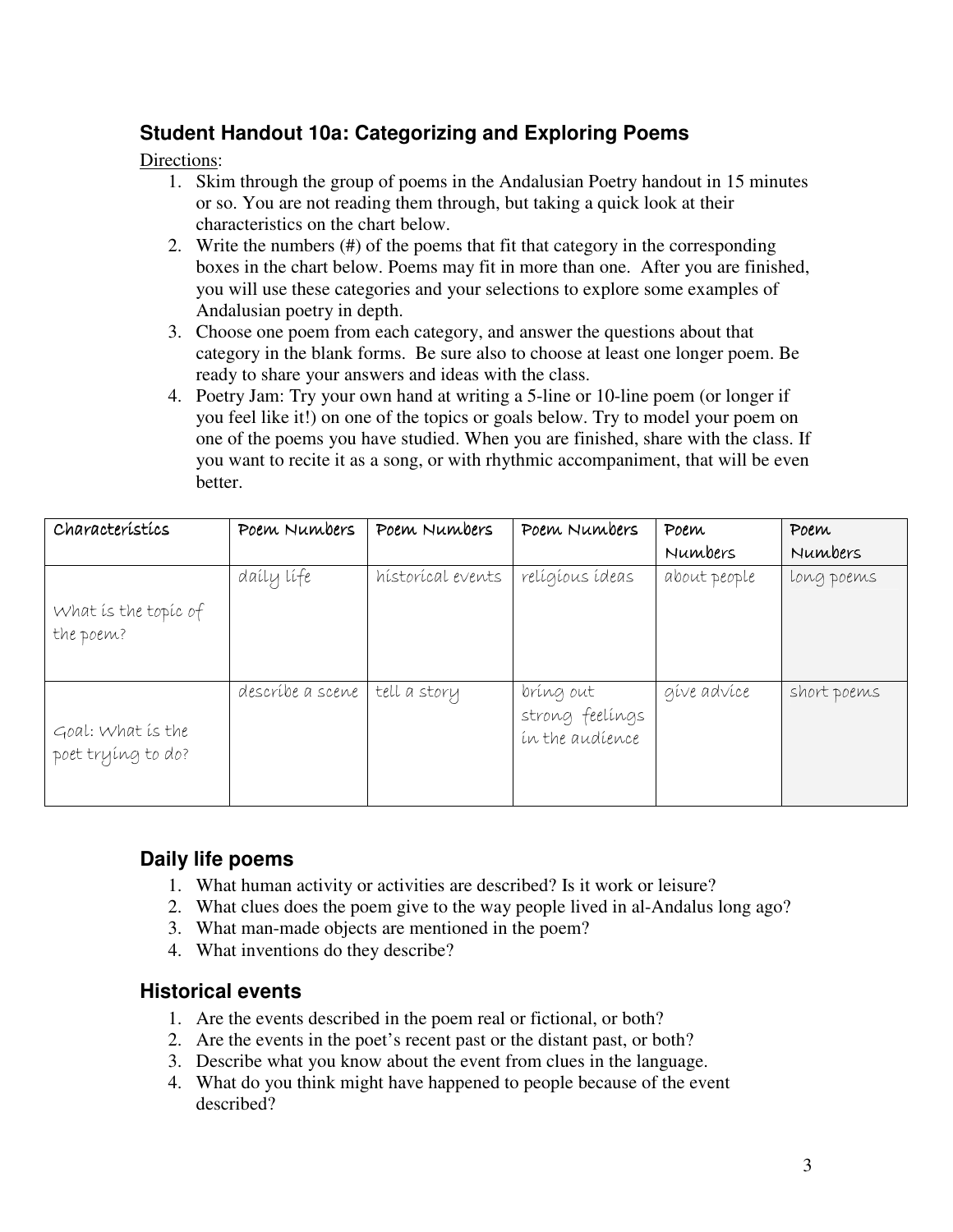5. What does the poet want the audience to feel about the event? How did it the poet feel about it?

#### **Religious ideas**

- 1. What ideas about religion or spirituality does the poet express?
- 2. What does the poet want to express about his or her religious beliefs?
- 3. How does the poet use the form of the poem to express these religious ideas?

#### **People**

- 1. Is the person in the poem an important or an ordinary person? Male or female?
- 2. How does the poet describe the personality of this person?
- 3. Is the poet trying to impress the person being described? Are they trying to impress others about the person?
- 4. Why do you think the poem about this person was written?

#### **Describing a scene**

- 1. What sights, sounds and smells would you experience if you were in the scene the poet is describing?
- 2. What colors would you use if you were painting the scene?
- 3. List some words that would describe your feelings if you could step into this scene.

### **Telling a story**

- 1. Who are the characters in the story being told?
- 2. What happens in the story?
- 3. Why is the poet telling the story? (to entertain, teach, move to action, etc.)

#### **Bringing out strong feelings in the audience**

- 1. What emotions does the poet try to bring out in the audience?
- 2. How does the poet use words and images to affect the listener's feelings?
- 3. What is the purpose of bringing out strong feelings?
- 4. What might someone want to do after hearing the poem?

#### **Giving advice**

- 1. What is the poem about?
- 2. What advice is the poet giving to the audience?
- 3. What technique does the poet use to make the message effective?
- 4. Think of a sign or advertising that might have a similar message.
- 5. What type of person might offer the kind of advice the poet is giving?

## **Student Handout 10b: Andalusian Poetry Examples**

#### **#1**

A palm tree stands in the middle of Rusafa, Born in the West, far from the land of palms.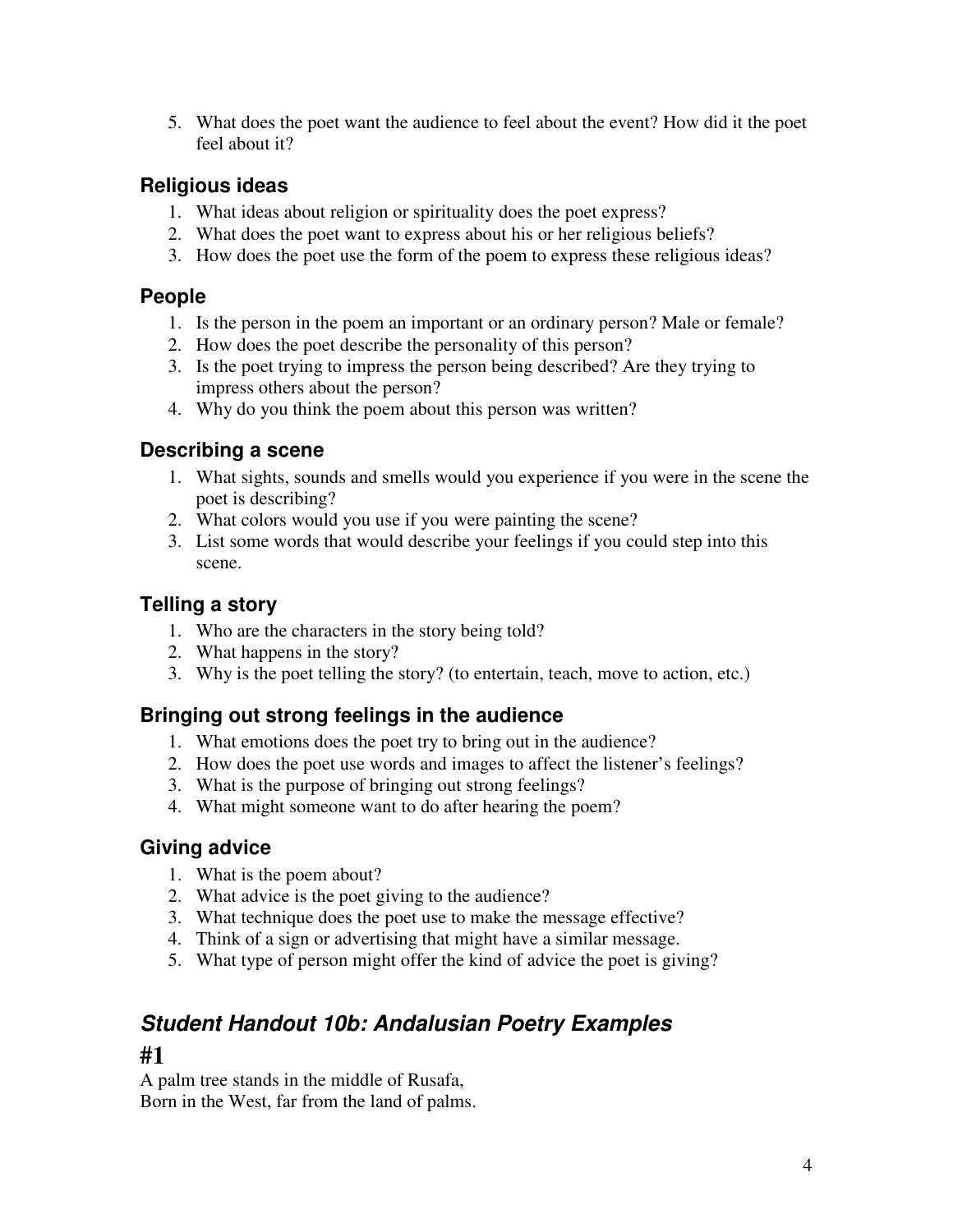I said to it: How like me you are, far away and in exile, In long separation from family and friends. You have sprung from soil in which you are a stranger, And I, like you, am far from home.

Abd al-Rahman, Emir of Cordoba, d. 788 CE

### **#2**

A little shaikh from the land of Meknes sings in the middle of the marketplaces: "What have I to do with men, and what have men to do with me?"

What, O friend, have I to do with any creature [When] He whom I love is a Creator, a Provider? Unless you are sincere, my son, say not a word. Take down my words on paper and write them like an amulet on my authority. What have I to do with men, and what have men to do with me?" Here is a clear statement that needs no explanation: What has anyone to do with anyone? Grasp this allusion well, And observe my old age, my staff, and my begging wallet. Thus did I live in Fez and thus do I live here too. "What have I to do with men, and what have men to do with me?"

How beautiful are his words when he struts through the market-places And you see the shopkeepers turn their necks in his direction. With his begging wallet hanging from his neck, a short staff and cork sandals, He is a well-built little shaikh, built as God created him. "What have I to do with men, and what have men to do with me?" Were you to see this little shaikh, how elegant he is in the true sense of the word! He turned to me and said to me: "Do I see you follow me? I set down my begging bowl-and may He who has mercy on us have mercy on it." And he placed it among different kinds [of people] saying: "Leave me alone, leave me alone.

What have I to do with men, and what have men to do with me?

He who does good, O my son, receives only good in return; He will look to his faults and reprove his own deeds, While he who is close to my state will remain innocent and free." He whose soul is good will grasp the innocence of the singer; "What have I to do with men, and what have men to do with me?" And in this way he busies himself in blessing Muhammad, And [requesting God's] pleasure for his minister the glorious Abu Bakr, And for the truthful 'Umar and for the martyr of every place of martyrdom, And for 'Ali the grand judge over iniquities who, when he struck out, did not repeat the blow.

Shushtari (1212–1269 CE)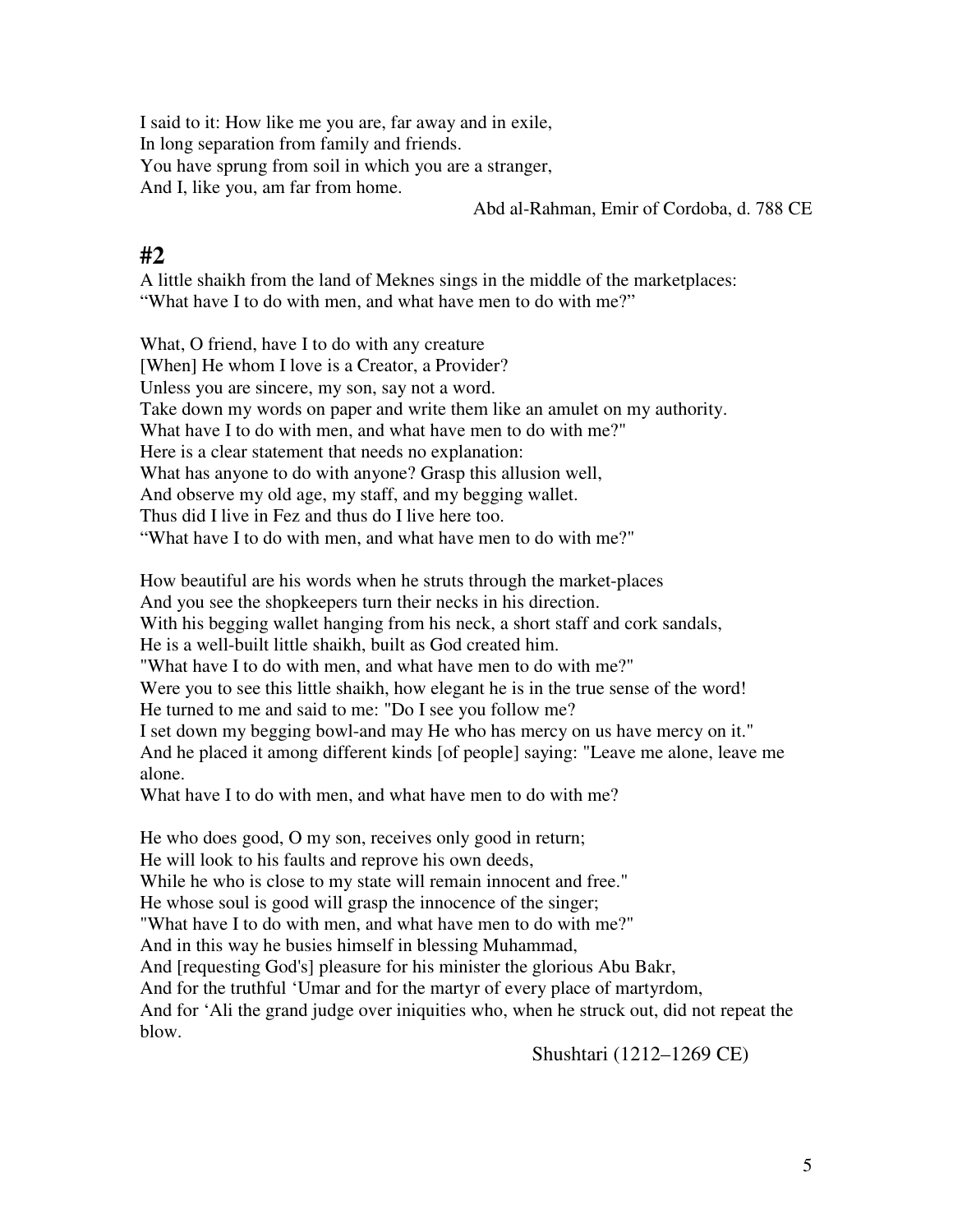#### **#3**

Wonder, A garden among the flames! My heart can take on any form: A meadow for gazelles, A cloister for monks, For the idols, sacred ground, Ka'ba for the circling pilgrim, The tables of the Torah, The scrolls of the Quran. My creed is Love; Wherever its caravan turns along the way, That is my belief, My faith.

 *Tarjuman al-Ashwaq*, Muhyyeddin Ibn Arabi (1165-1240 CE)

### **#4**

Were it not for the excess of your talking and the turmoil in your hearts, you would see what I see and hear what I hear! Muhyyeddin Ibn Arabi (1165-1240 CE)

### **#5**

I believe in the religion Of Love Whatever direction its caravans may take, For love is my religion and my faith. Muhyyeddin Ibn Arabi (1165-1240 CE)

## **#6**

Oh, her beauty--the tender maid! Its brilliance gives light like lamps to one traveling in the dark. She is a pearl hidden in a shell of hair as black as jet, A pearl for which Thought dives and remains unceasingly in the deeps of that ocean. He who looks upon her deems her to be a gazelle of the sand-hills, because of her shapely neck and the loveliness of her gestures.

Muhyyeddin Ibn Arabi (1165-1240 CE)

## **#7**

My heart has become capable of every form: it is a pasture for gazelles and a convent for Christian monks,

And a temple for idols, and the pilgrim's Ka'ba, and the tables of the Tora and the book of the Koran.

I follow the religion of Love, whichever way his camels take. My religion and my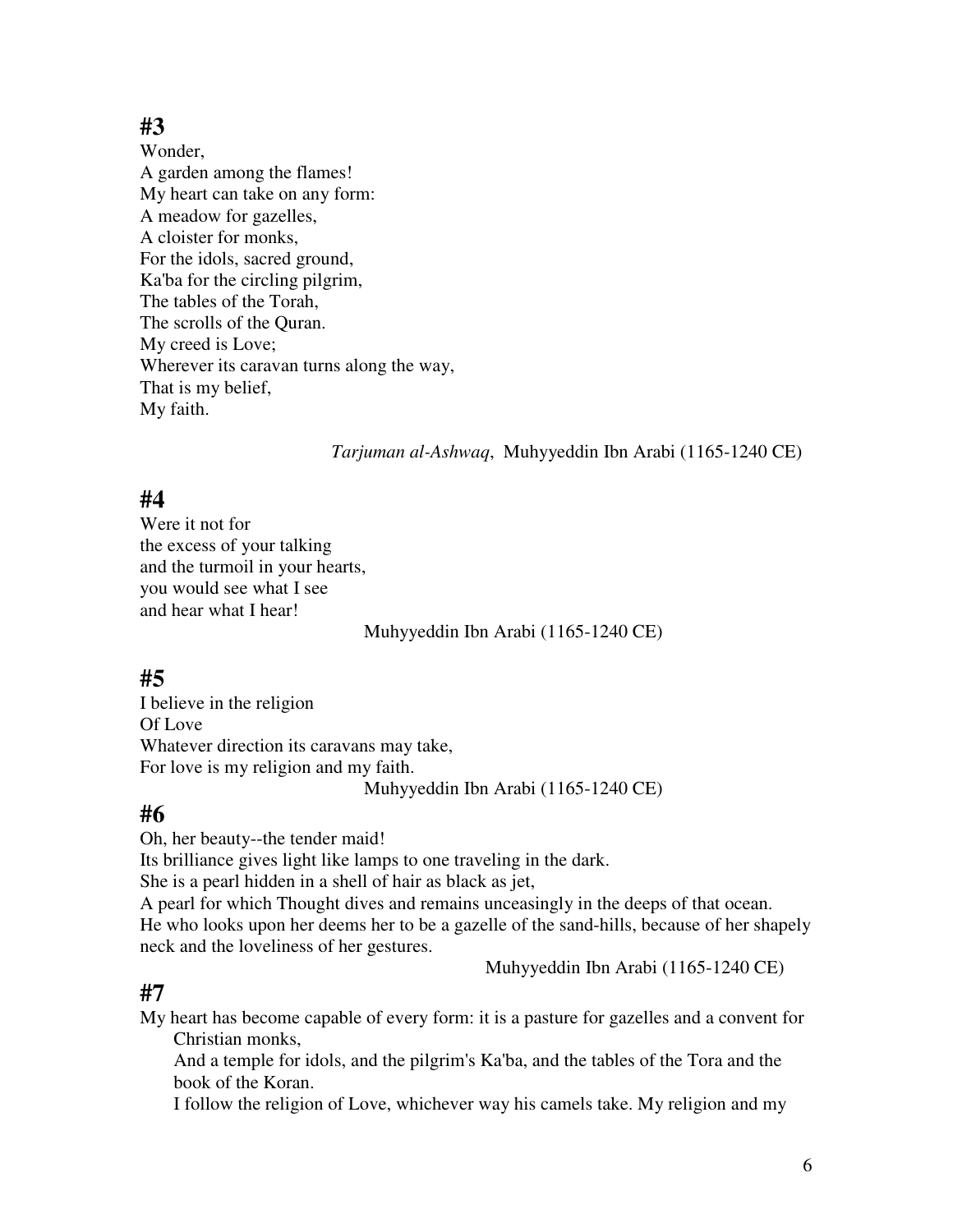faith is the true religion.

We have a pattern in Bishr, the lover of Hind and her sister, and in Qays and Lubna, and in Mayya and Ghaylan.

Muhyyeddin Ibn Arabi (1165-1240 CE)

#### **#8**

Everything declines after reaching perfection, therefore let no man be beguiled by the sweetness of a pleasant life.

As you have observed, these are the decrees that are inconstant: he whom a single moment has made happy, has been harmed by many other moments;

And this is the abode that will show pity for no man, nor will any condition remain in its state for it.

Fate irrevocably destroys every ample coat of mail when Mashrifi swords and spears glance off without effect;

…

- Where are the crowned kings of Yemen and where are their jewel-studded diadems and crowns?
- Where are [the buildings] Shaddad raised in Iram and where [the empire] the Sassanians ruled in Persia?

Where is the gold Qarun once possessed; where are 'Ad and Shaddad and Qab'an?

An irrevocable decree overcame them all so that they passed away and the people came to be as though they had never existed.

The kingdoms and kings that had been came to be like what a sleeper has told about [his] dream vision.

- Fate turned against Darius as well as his slayer, and as for Chosroes, no vaulted palace offered him protection.
- It is as if no cause had ever made the hard easy to bear, and as if Solomon had never ruled the world.
- The misfortunes brought on by Fate are of many different kinds, while Time has causes of joy and of sorrow.

For the accidents [of fortune] there is a consolation that makes them easy to bear, yet there is no consolation for what has befallen Islam.

An event which cannot be endured has overtaken the peninsula; …

The evil eye has struck [the peninsula] in its Islam so that [the land] decreased until whole regions and districts were despoiled of [the faith]

- Therefore ask Valencia what is the state of Murcia; and where is Jativa, and where is Jaen?
- Where is Cordoba, the home of the sciences, and many a scholar whose rank was once lofty in it?
- Where is Seville and the pleasures it contains, as well as its sweet river overflowing and brimming full?
- [They are] capitals which were the pillars of the land, yet when the pillars are gone, it may no longer endure!
- The tap of the white ablution fount weeps in despair, like a passionate lover weeping at the departure of the beloved,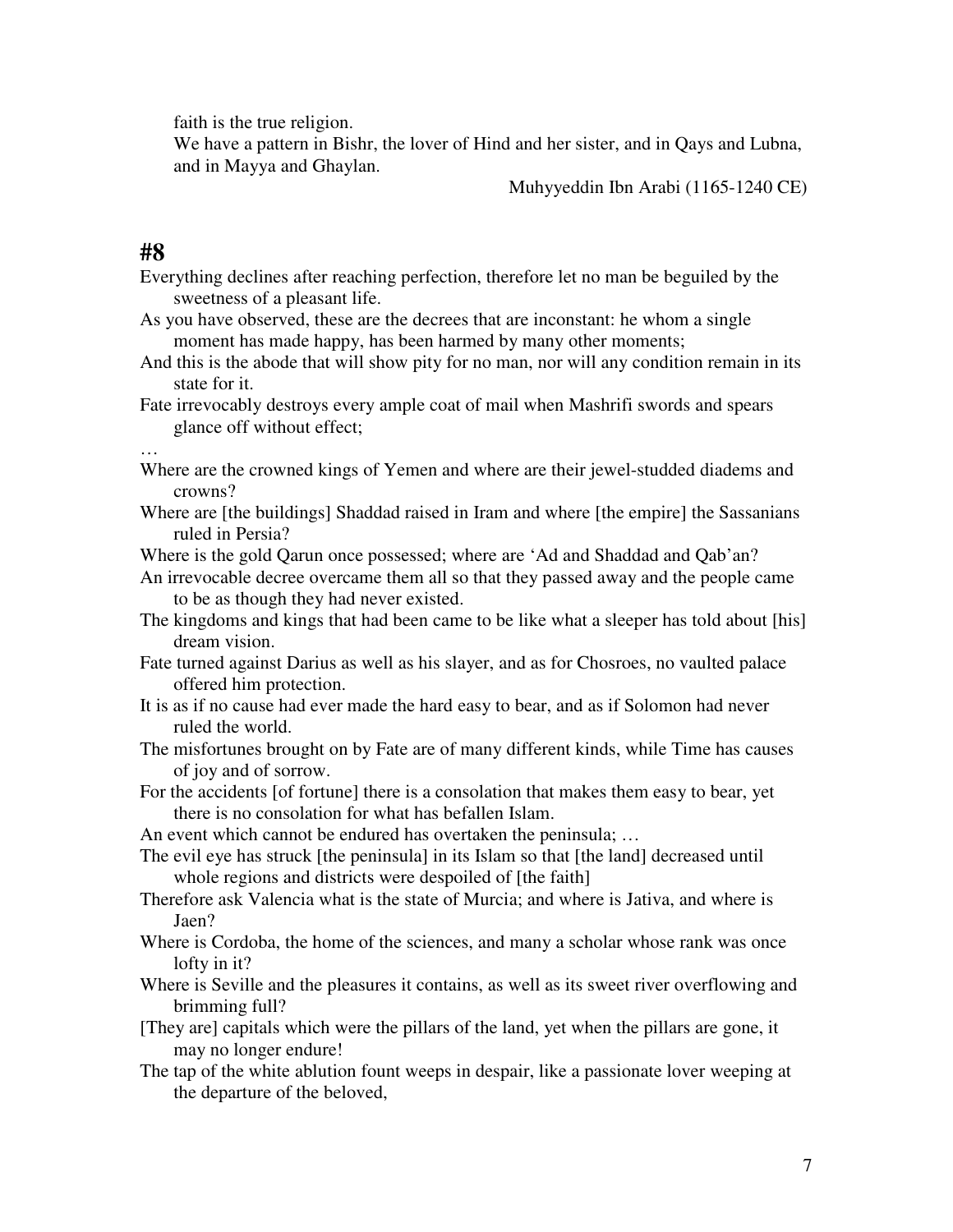- Over dwellings emptied of Islam that were first vacated and are now inhabited by unbelief;
- In which the mosques have become churches wherein only bells and crosses may be found.
- Even the mihrabs weep though they are solid; even the pulpits mourn though they are wooden!
- O you who remain heedless though you have a warning in Fate: if you are asleep, Fate is always awake!
- And you who walk forth cheerfully while your homeland diverts you [from cares], can a homeland beguile any man after [the loss of] Seville?
- This misfortune has caused those that preceded it to be forgotten, nor can it ever be forgotten for the length of all time!
- O you who ride lean, thoroughbred steeds which seem like eagles in the racecourse;
- And you who carry slender, Indian blades which seem like fires in the darkness caused by the dust cloud [of war],
- And you who are living in luxury beyond the sea enjoying life, you who have strength and power in your homelands,
- Have you no news of the people of Andalus, for riders have carried forth what men have said [about them]?
- How often have the weak, who were being killed and captured while no man stirred, asked our help?
- What means this severing of the bonds of Islam on your behalf, when you, O worshipers of God, are [our] brethren?
- Are there no heroic souls with lofty ambitions; are there no helpers and defenders of righteousness?
- O, who will redress the humiliation of a people who were once powerful, a people whose condition injustice and tyrants have changed?
- Yesterday they were kings in their own homes, but today they are slaves in the land of the infidel!
- Thus, were you to see them perplexed, with no one to guide them, wearing the cloth of shame in its different shades,
- And were you to behold their weeping when they are sold, the matter would strike fear into your heart, and sorrow would seize you.

Alas, many a mother and child have been parted as souls and bodies are separated! And many a maiden fair as the sun when it rises, as though she were rubies and pearls,

Is led off to abomination by a barbarian against her will, while her eye is in tears and her heart is stunned.

The heart melts with sorrow at such [sights], if there is any Islam or belief in that heart! Abu al-Baqa Al-Rundi (fl. 1248 CE)

#### **#9**

In the ocean of night, as the last of the flood-tide was ebbing, an eclipse snatched away half the moon. It became like a mirror heated by a blacksmith, with the red of the fire fading into the black.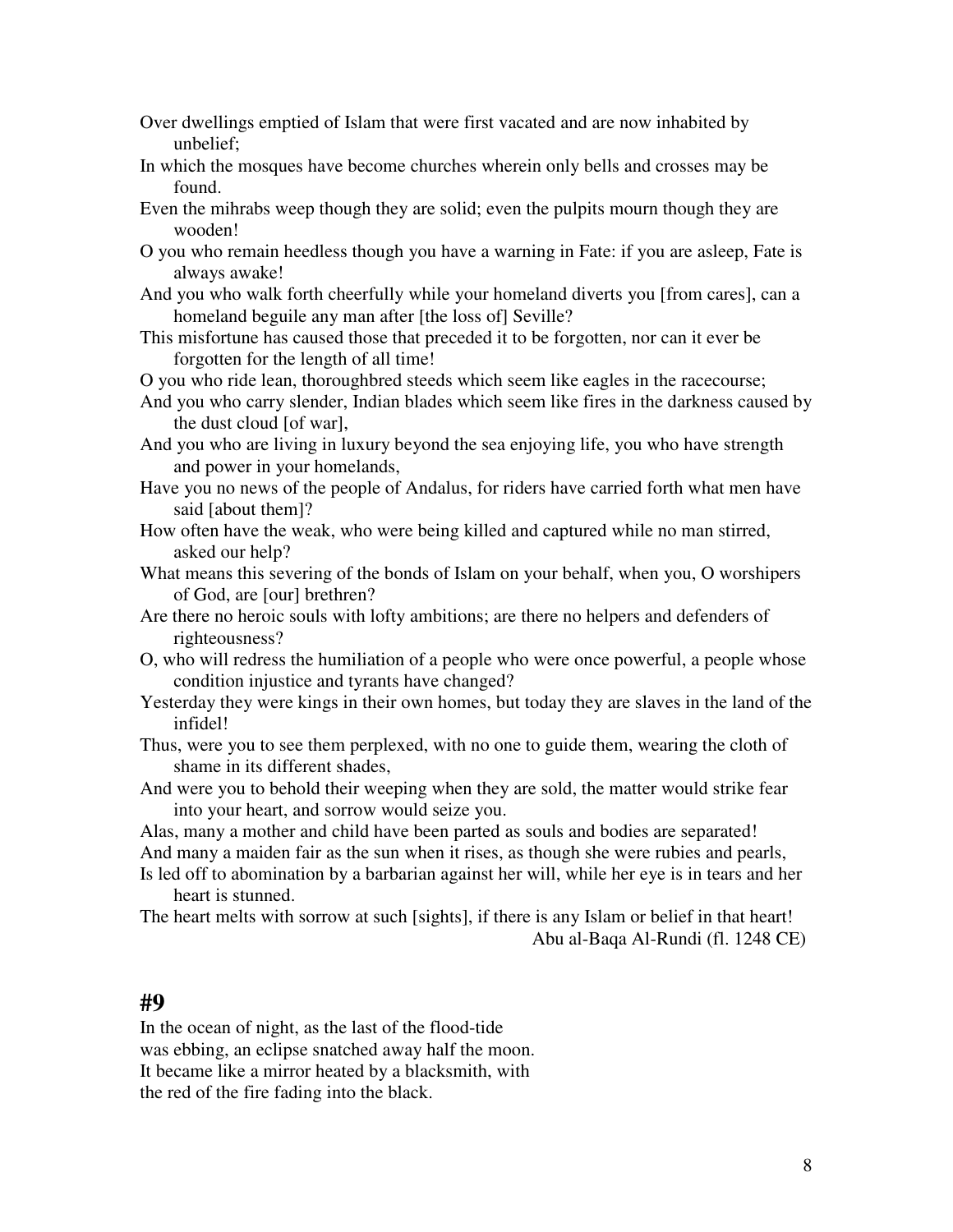#### **#10**

Look at the sun on the horizon; it is like a bird casting its wing over the surface of the bay. Ali ibn Musa ibn Sa'id (Alcala la Real, 1213-1286 CE)

### **#11**

The hands of spring have built strong lily castles on their stems, Castles with battlements of silver where the defenders, grouped around the prince, hold swords of gold.

Ibn Darraj (Caceta, 958-1030 CE)

### **#12**

Drink from the lily pond, red with flowers, and also green,

As if the flowers were tongues of fire coming out of the water.

Ibn Hamdis (Sicily, 1055-1132 CE)

### **#13**

How beautiful the rose in its colors of deep red and pure white. Its whiteness is like the brilliance of the stars; its redness not different from the red of twilight. And the yellow in its center is like sesame seeds clustered on a plate.

Abu al-Abbas al-Ghassani (Tunis, c. 1261 CE)

## **#14**

The right hand of the wind forges a coat of mail on the river which ripples with a thousand wrinkles. And whenever the wind adds a ring, the rain comes along to fasten it with its rivets.

Asa al-A'ma (Manish, c. 1131 CE)

## **#15**

The river is like a piece of parchment on which the breeze is tracing its lines. And when they see how beautiful the writing is, the branches bend down to read it.

Ali ibn Musa ibn Sa'id (Alcala la Real, 1213-1286 CE)

## **#16**

How I love those boats as they start to race, like horses chasing one another. The neck of the river was unadorned before, but now, in the darkness of night, it is all decked out.

The brightness of the boats' candles is as the brilliance of stars; you'd think their reflections were lances in the water.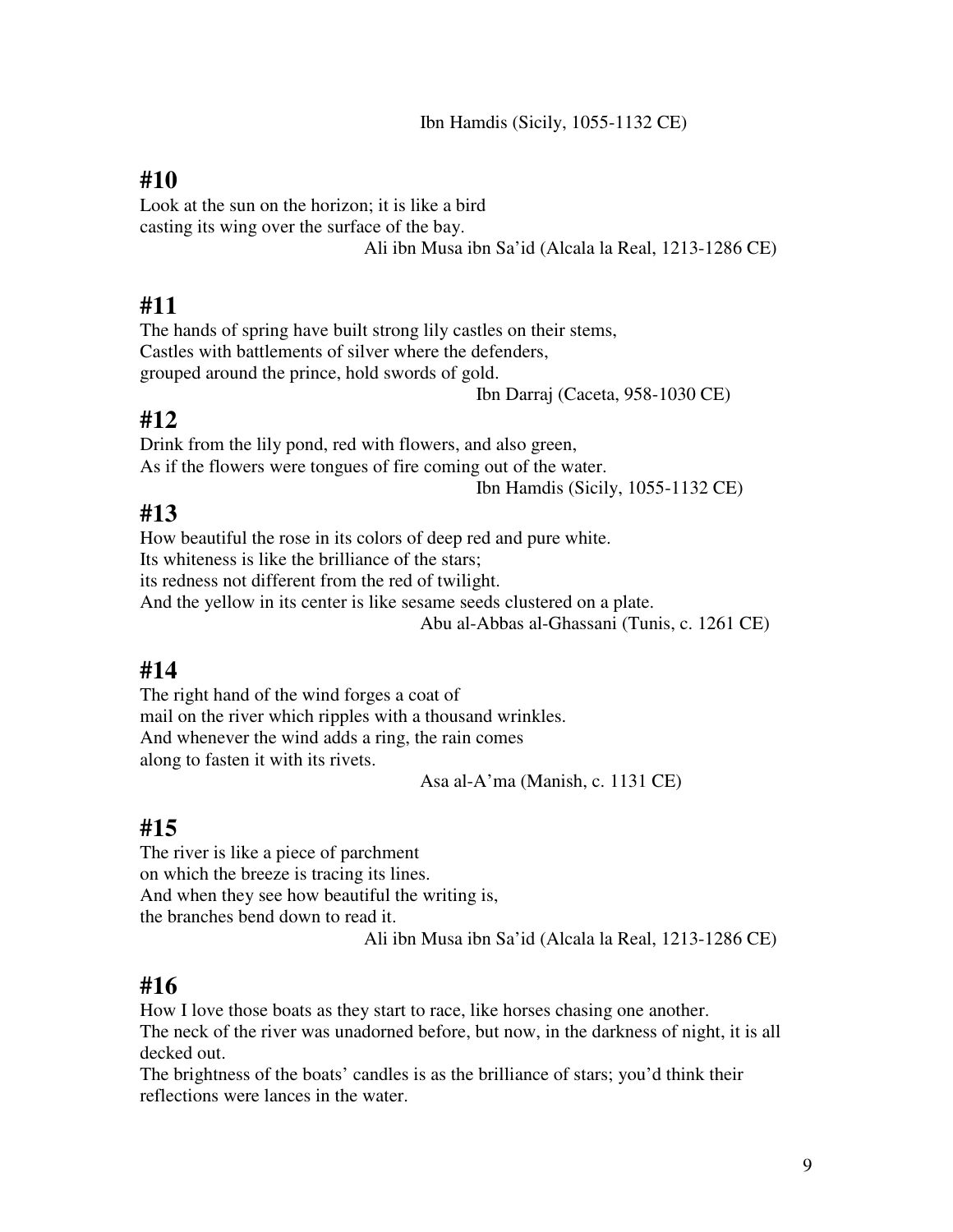Many boats are moved along by their sail wings and others by their oar feet; they look like frightened rabbits fleeing from falcons.

Ibn Lubbal (Jerez, d. 1187 CE)

### **#17**

Nothing disturbed me more than a dove, singing on a branch between the island and the river. Its collar was the color of pistachio nuts, its breasts of lapis lazuli, its neck brightly embroidered, its tail and leading wing feathers of dark green. A ring of gold surrounded its pearl eyelids, pearls which rolled over rubies. Black was the tip of its sharp beak, as if it were a silver penpoint dipped in ink. It pillowed itself on a couch of an Ark tree and bowed with its wings folded over its breast. But when it saw my tears, it was troubled by my weeping and standing straight up on the green bough. It spread out its wings and flapped them, flying off with my heart to wherever it flew. Where? I don't know.

Ali ibn Hisa (Seville, d. 1050 CE)

#### **#18**

O king, whose fathers were of lofty mien and most noble lineage! You have always adorned my neck with marvelous gifts; so may you now adorn my hand with a falcon. Bestow on me one with fine wings, as if its leading feathers had been arched by the north wind. Proudly I shall take him out in the morning, making the wind veer in my hand, and I shall capture the free with my chained one.

Abu Bakr Ibn al-Qabturnuh (Badajoz, c. 1126 CE)

## **#19**

Bright as a meteor, he came prancing forth in a gilded saddle cloth. Someone said, envying me, as he saw him trotting beneath me into battle: "Who has bridled the morning with the Pleiades and saddled the lightning with the crescent moon?"

Abu al-Sall (Denia, 1067-1134 CE)

### **#20**

If white is the color of mourning in Andalusia, that is only just. Don't you see that I have put on the white of old age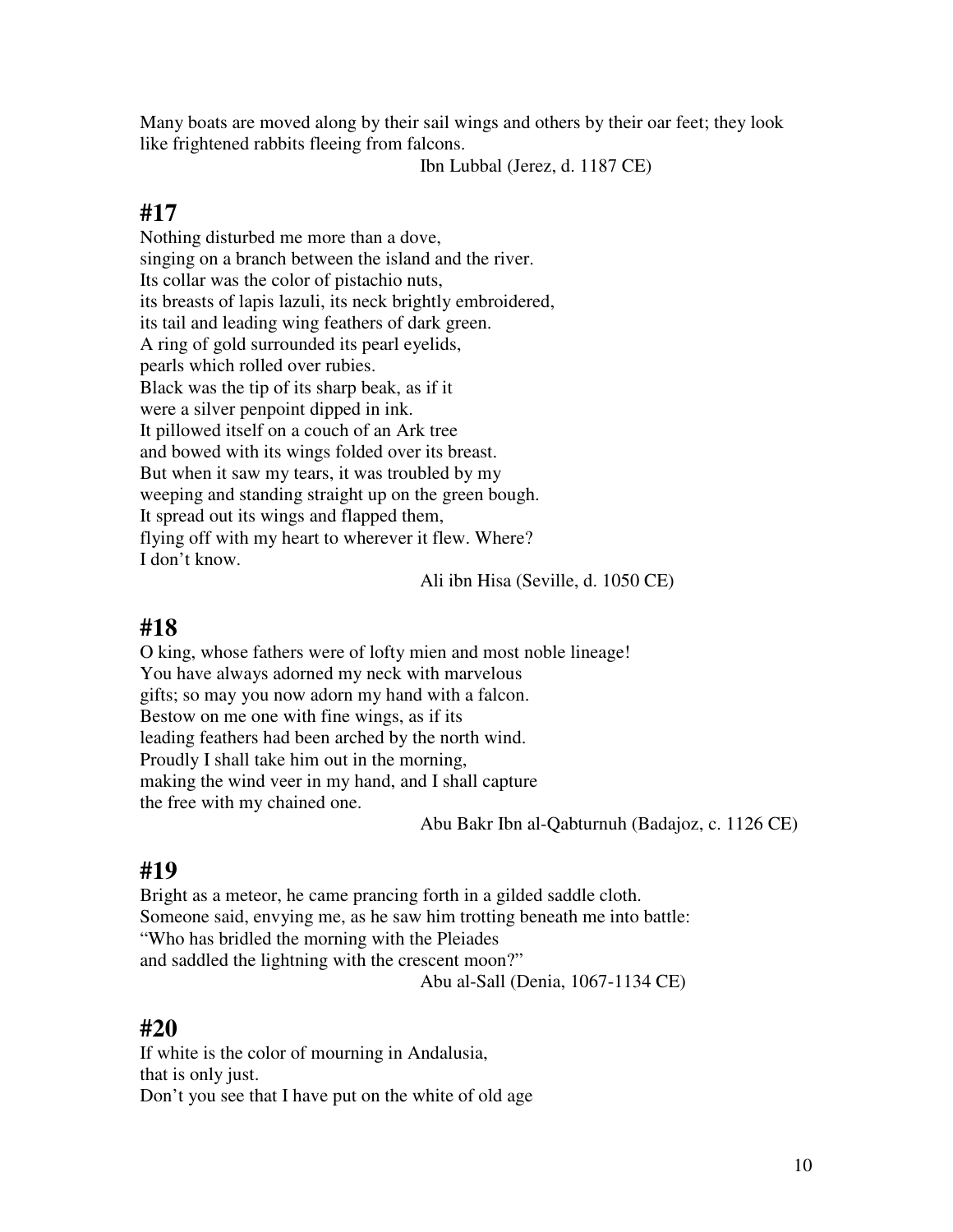out of mourning for my youth?

al-Kafif al-Husri (Kairouan, d. 1095 CE)

## **#21**

When the bird of sleep thought my eye was a nest, he saw its lashes and, being afraid of nets, he was frightened away. Ibn al-Hammarah (c. 1150 CE)

### **#22**

You have a house where the curtains are perfect for musical evenings, but let us understand one thing: The flies do the singing, the mosquitoes accompany them, and the fleas are the dancers.

Abu Abdallah ibn Sharaf (Kairouan, d. 1068 CE)

## **#23**

My soul and my family be the ransom for my patron, from whom I never ask for help against fate without being helped. They feathered my wings and then drenched them with the dew of generosity, so now I cannot fly away from their tribe.

Ibn al-Labbanah (Denia, d. 1113 CE)

### **#24**

Scatter your good deeds all around, not caring whether they fall on those near or far away, Just as the rain never cares where the clouds pour it out, whether on fertile ground or on rocks.

Ibn Siraj (Cordova, d. 1114 CE)

## **#25**

My soul said to me: "Death has come for you and here you are still in this sea of sins. "And you haven't even provided for the journey." "Be quiet, " I said. "Does one take provisions to the

Generous One?"

Abu al-Hajjaj al-Munsafi (Almuzafes, c. 1210 CE)

## **#26**

Be forgiving of your friend when he offends you, for perfection is seldom ever found. In everything there is some flaw; even the lamp, despite its brilliance, smokes.

Ibn al-Haddad (Almeria, d. 1087 CE)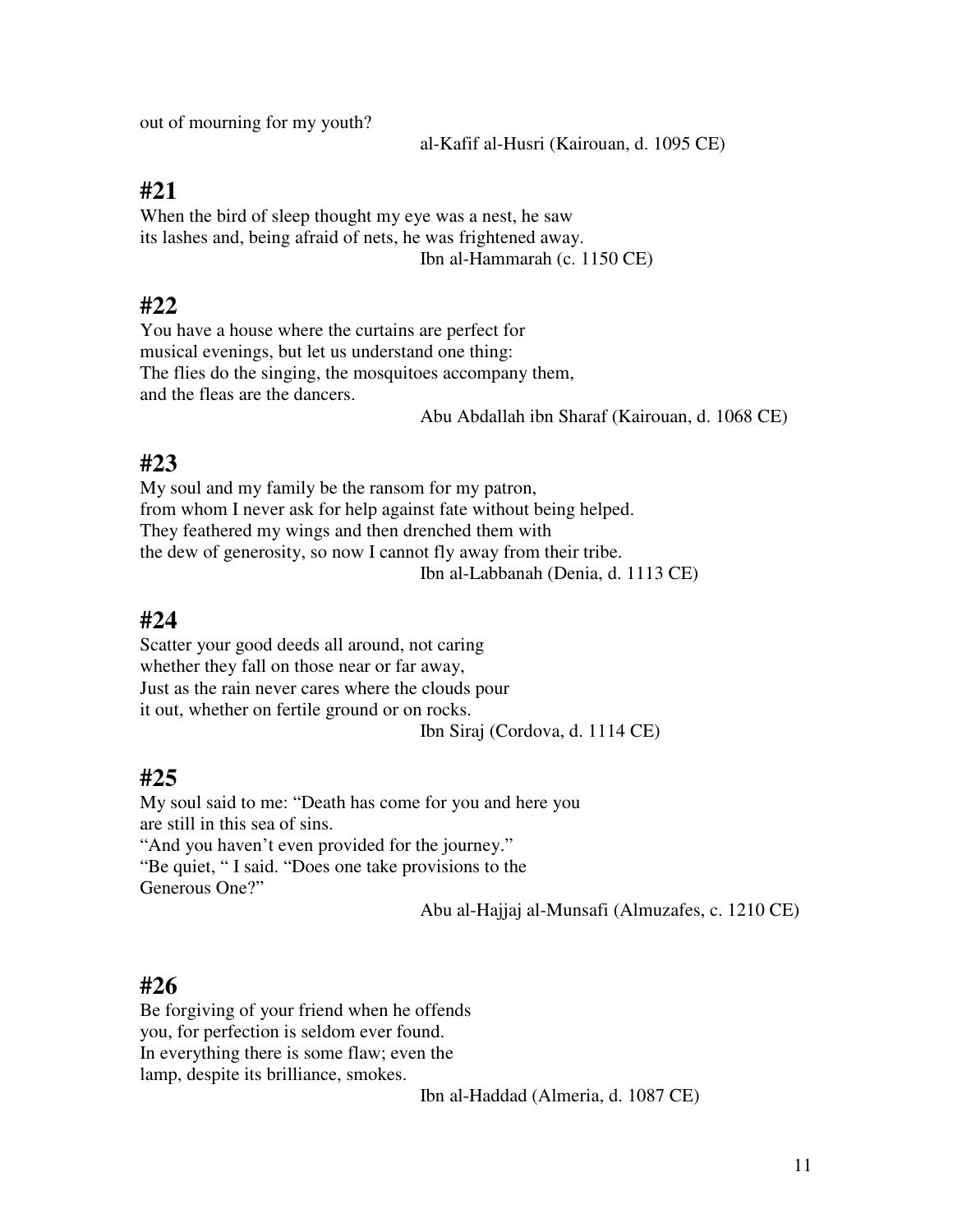## **#27**

Look at the fire as she dances, shaking her sleeves with joy. She laughs with amazement as the essence of her ebony is transmuted into gold.

Ibn Abi al-Khisal (Segura, 1072-1145 CE)

### **#28**

Oh, the beauty of the fountain, pelting the horizon with shooting stars, leaping and jumping around playfully; Bubbles of water burst out of it, gushing into its basin like a frightened snake, As if it used to move back and forth beneath the earth, but when it had the chance, it quickly escaped, And settled into the basin, happy with its new home, and in amazement kept smiling, showing its bubbles. And the branches hover overhead, about to kiss it as it smiles, revealing the whiteness of its teeth.

Ibn al-Ra'iah (Seville, 13th century CE)

## **#29**

How wonderful is the water-wheel! It spins around like a celestial sphere, yet there are no stars on it. It was placed over the river by hands that decreed that it refresh others' spirits as it, itself, grows tired. It is like a free man, in chains, or like a prisoner marching freely. Water rises and falls from the wheel as if it were a cloud that draws water from the sea and later pours it out. The eyes fell in love with it, for it is a boon companion to the garden, a cupbearer who doesn't drink.

Ibn al-Abbar (Valencia, d. 1260 CE)

## **#30**

Wedding Feast on the Horizon

Pass round your cups for there's a wedding feast on the horizon although it would be enough for us just to feast our eyes on your beauty. The lightning is a henna-dyed hand, the rain, pearls and like a bride, the horizon is led forth to her husband and the eyes of the dawn are lined with kohl.

Ali ibn Musa ibn Sa'id (Alcala la Real, 1213-1286 CE)

## **#31**

O people of Andalusia, spur on your horses, for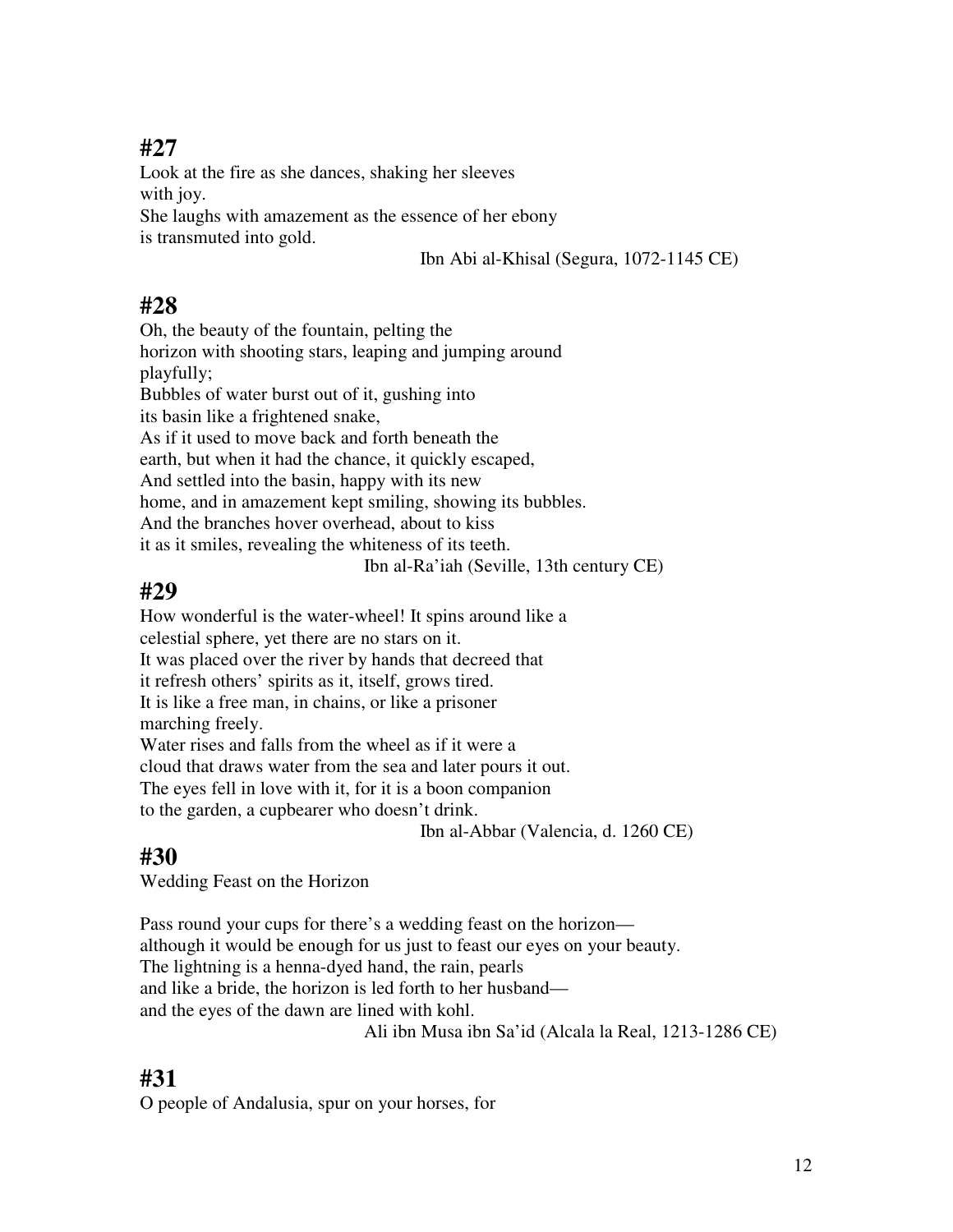staying here is a mistake;

Garments begin to unravel at the seams, but now I see that the peninsula is unraveling at the center.

al-Assal (Toledo, d. 1094 CE)

## **#32**

We are moons in the darkness of the night; wherever we sit, there is the head of the room. If contemptuous fate unjustly takes away our greatness, it can not take away the greatness of our souls. Ibn Adha (Granada, 1098-1145 CE)

### **#33**

Granada

Come, spend a night in the country with me, my friend (you whom the stars above would gladly call their friend), for winter's finally over. Listen to the chatter of the doves and swallows! We'll lounge beneath the pomegranates, palm trees, apple trees, under every lovely, leafy thing, and walk among the vines, enjoy the splendid faces we will see, in a lofty palace built of noble stones.

Resting solidly on thick foundations, its walls like towers fortified, set upon a flat place, plains all around it splendid to look at from within its courts. Chambers constructed, adorned with carvings, open-work and closed-work, paving of alabaster, paving of marble, gates so many that I can't even count them! Chamber doors paneled with ivory like palace doors, reddened with panels of cedar, like the Temple. Wide windows over them, and within those windows, the sun and moon and stars!

It has a dome, too, like Solomon's palanquin, suspended like a jewel-room, turning, changing, pearl-colored; crystal and marble in day-time; but in the evening seeming just like the night sky, all set with stars. It cheers the heart of the poor and the weary; perishing, bitter men forget their want.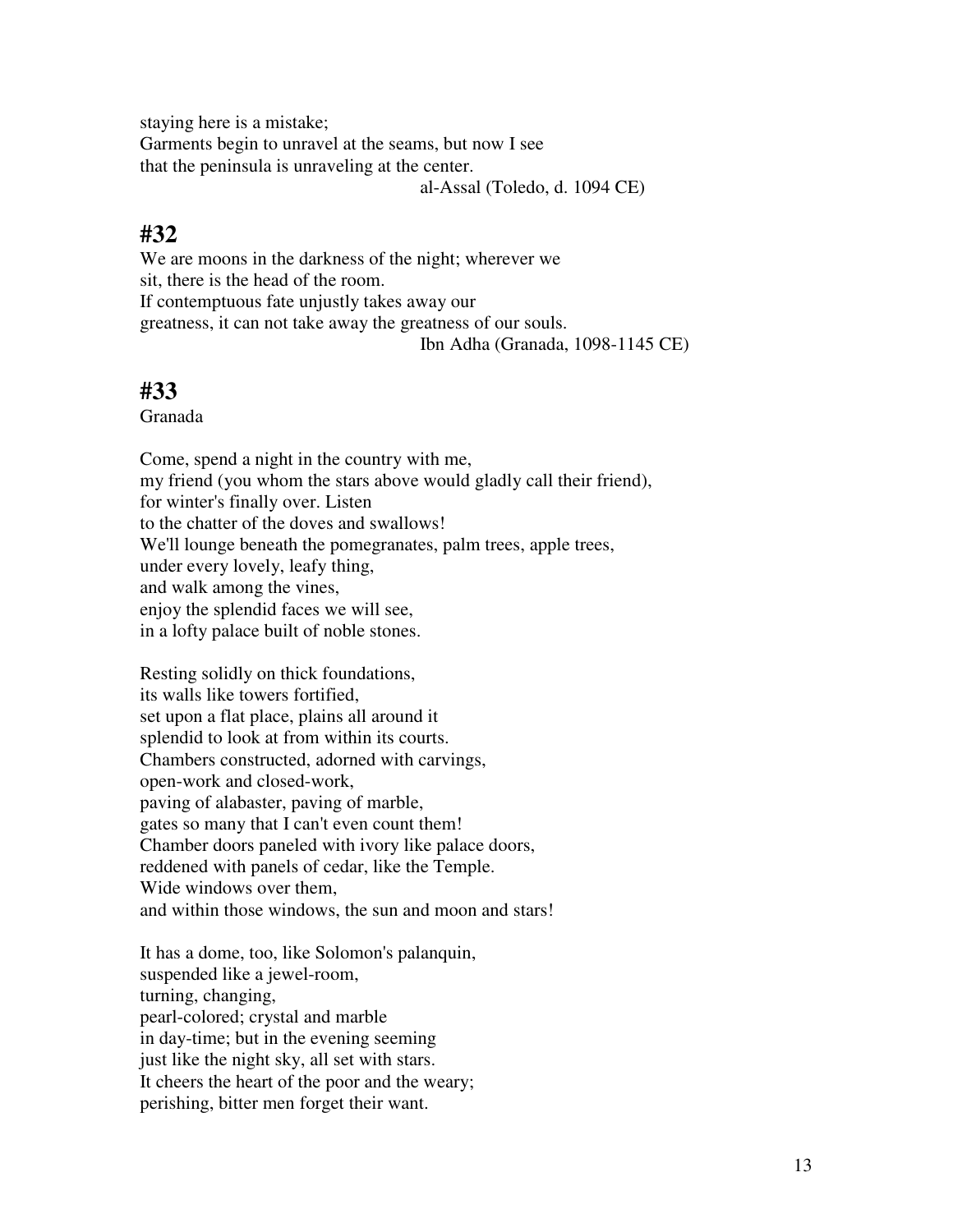I saw it once and I forgot my troubles, my heart took comfort from distress, my body seemed to fly for joy, as if on wings of eagles.

There was a basin brimming, like Solomon's basin, but not on the backs of bulls like his – lions stood around its edge with wells in their innards, and mouths gushing water; they made you think of whelps that roar for prey; for they had wells inside them, wells that emitted water in streams through their mouths like rivers.

Then there were canals with does planted by them, does that were hollow, pouring water, sprinkling the plants planted in the garden-beds, casting pure water upon them, watering the myrtle-garden, treetops fresh and sprinkling, and everything was fragrant as spices, everything as if it were perfumed with myrrh. Birds were singing in the boughs, peering through the palm-fronds, and there were fresh and lovely blossoms – rose, narcissus, saffron – each one boasting that he was the best, (though we thought every one was beautiful). The narcissuses said, "We are so white we rule the sun and moon and stars!" The doves complained at such talk and said, "No, we are the princesses here! Just see our neck-rings, with which we charm the hearts of men. dearer far than pearls." The bucks rose up against the girls and darkened their splendor with their own, boasting that they were the best of all, because they are like young rams. But when the sun rose over them, I cried out, "Halt! Do not cross the boundaries!" (from Ibn Gabirol, ca. 1021- 1058 CE, "The Palace and the Garden,")

\_\_\_\_\_\_\_\_\_\_\_\_\_\_\_\_\_\_\_\_\_\_\_\_\_\_\_\_\_\_\_\_\_\_\_\_\_\_\_\_\_\_\_\_\_\_\_\_\_\_\_\_\_\_\_\_\_\_\_\_\_\_\_\_\_\_\_\_\_\_